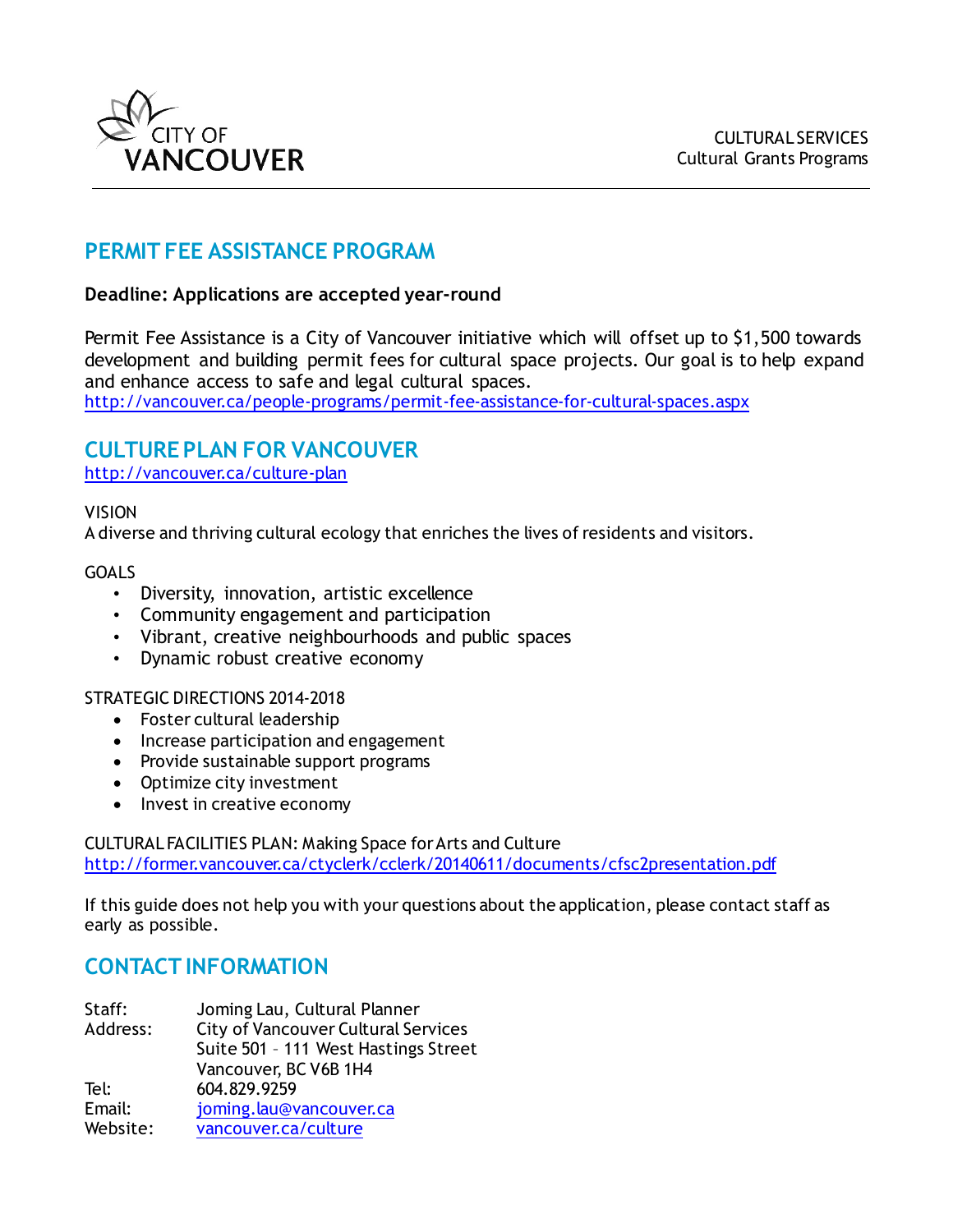

## **PERMIT FEE ASSISTANCE PROGRAM INFORMATION GUIDE**

This guide provides information about the objectives, criteria and process for the Permit Fee Assistance program.

## **OBJECTIVES AND DESCRIPTION**

Permit Fee Assistance is a City of Vancouver initiative which will offset up to \$1,500 towards development and building permit fees for cultural space projects. Our goal is to help expand and enhance access to safe and legal cultural spaces.

Permit Fee Assistance is offered on a first come, first served basis, until the annual \$10,000 budget is spent.

## **Eligibility**

To be eligible for assistance, you need to meet all of the following criteria:

- 1. You are a Vancouver-based non-profit organization with an arts and culture mandate.
- 2. You own your space or have a secure rental tenancy.\*
- 3. You are renovating, constructing, or adapting the use of your cultural space and will be applying for a building/development permit. Note: In-progress or completed projects are not eligible.
- 4. Any permit fees for your project are not already covered by another City of Vancouver grant

\* Secure facility tenure is an eligibility requirement for this grant. To satisfy this grant requirement, your organization needs to provide documentation showing ownership of the space, or secure tenancy. Ownership can be demonstrated with a copy of title search. Secure tenancy can be demonstrated with a copy of the lease, a signed Memorandum of Understanding letter from the property owner, or statements showing an established rental history.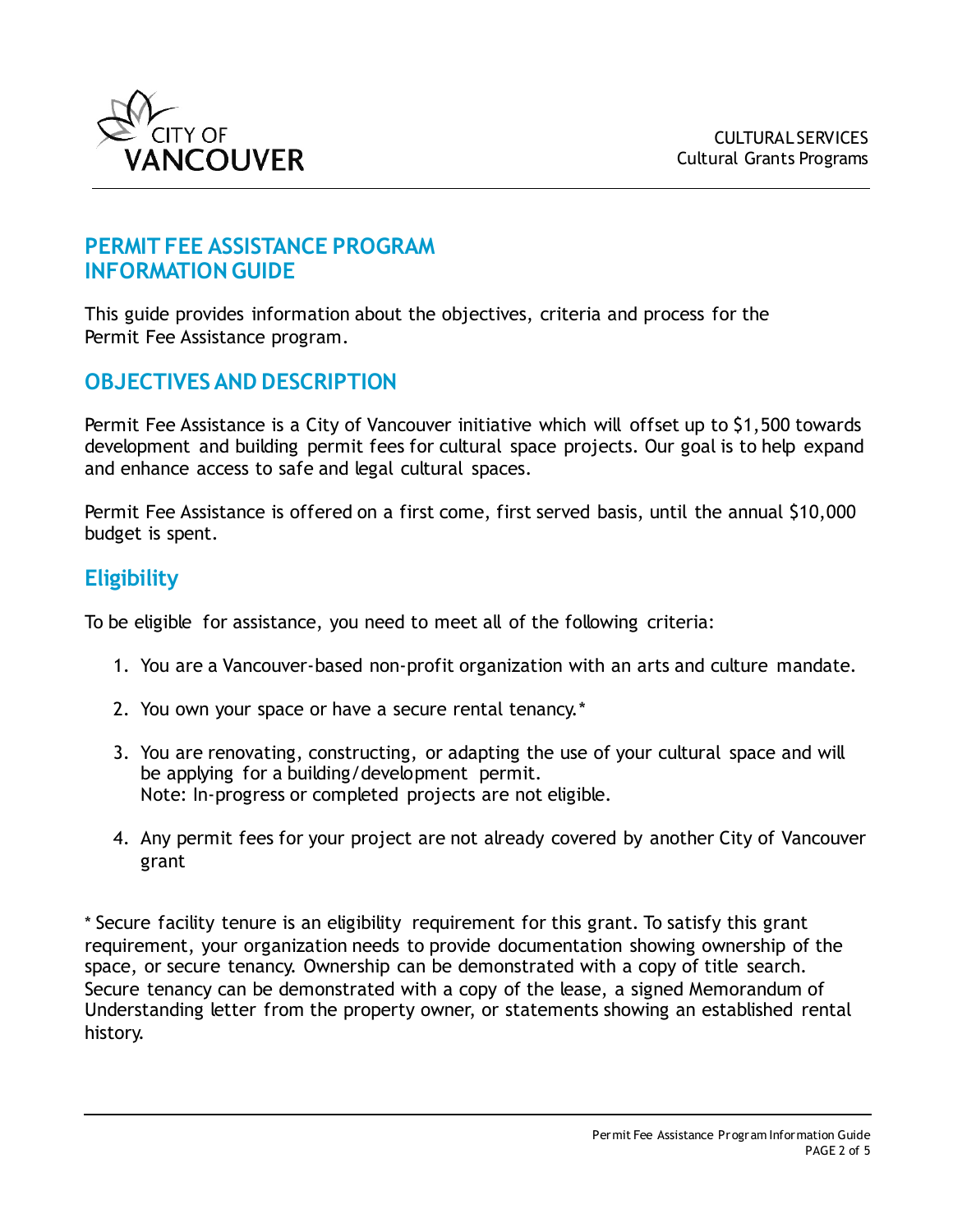# **HOW TO APPLY**

- 1. Visit the Development and Building Services Centre to:
	- Learn what permits you'll need for your project.
	- Get checklists for what documents to submit with your permit applications.
- 2. Contact Cultural Planner Joming Lau at [joming.lau@vancouver.ca](mailto:joming.lau@vancouver.ca) to apply for permit fee assistance. Be prepared to upload the following supplementary documents to the online application portal:
	- A completed [Development or Building Permit Application](http://review.vancouver.ca/files/cov/dev-build-app-form.pdf) Form (Step 2);
	- Proof of ownership, lease or rental track record (Step 3); and,
	- For first-time City of Vancouver applicants: A certificate of incorporation (Click "Add Document" button on the right side of the main page).
- 3. If your organization is eligible, you'll receive a permit fee assistance approval letter outlining the grant amount that will offset your permit fee.
	- A maximum grant of \$1,500 is available per recipient, subject to how much remains in this program's \$10,000 annual budget.
	- If your permit fee exceeds the grant amount, your organization needs to pay the rest.
	- Submit your permit application, permit fee assistance approval letter, and any remaining permit fee balance to Development and Building Services Centre. Your grant amount will be directly transferred between City departments to offset your permit fee.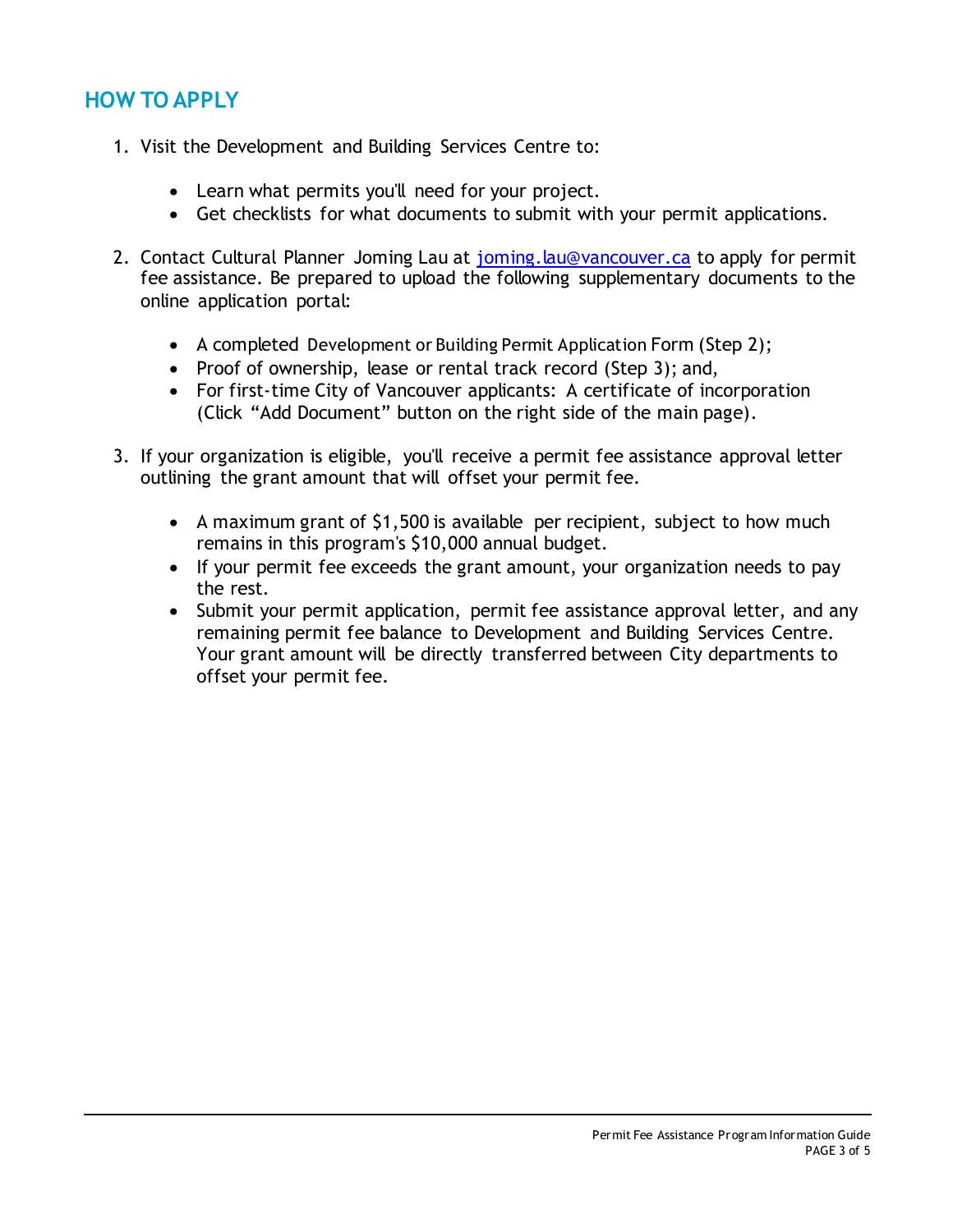# **CONDITIONS OF ASSISTANCE**

If your organization receives a grant, the following conditions will apply:

- The City's support must be acknowledged in any promotions or public materials related to funded activities. Contact klodyne.rodney@vancouver.ca or by phone at 604.871.6228 to receive the City's logo electronically.
- Grant funds will be applied to the project permit fee(s) as defined in this application.
- Please note receipt of a grant does not guarantee funding in future.
- Any other conditions put forward by staff or City Council.

## **CONFIDENTIALITY**

All documents submitted by Applicants to the City become the property of the City. The City will make every effort to maintain the confidentiality of each application. The City will not release any of this information to the public except as required under the Province of British Columbia *Freedom of Information and Protection of Privacy Act* or other legal disclosure process.